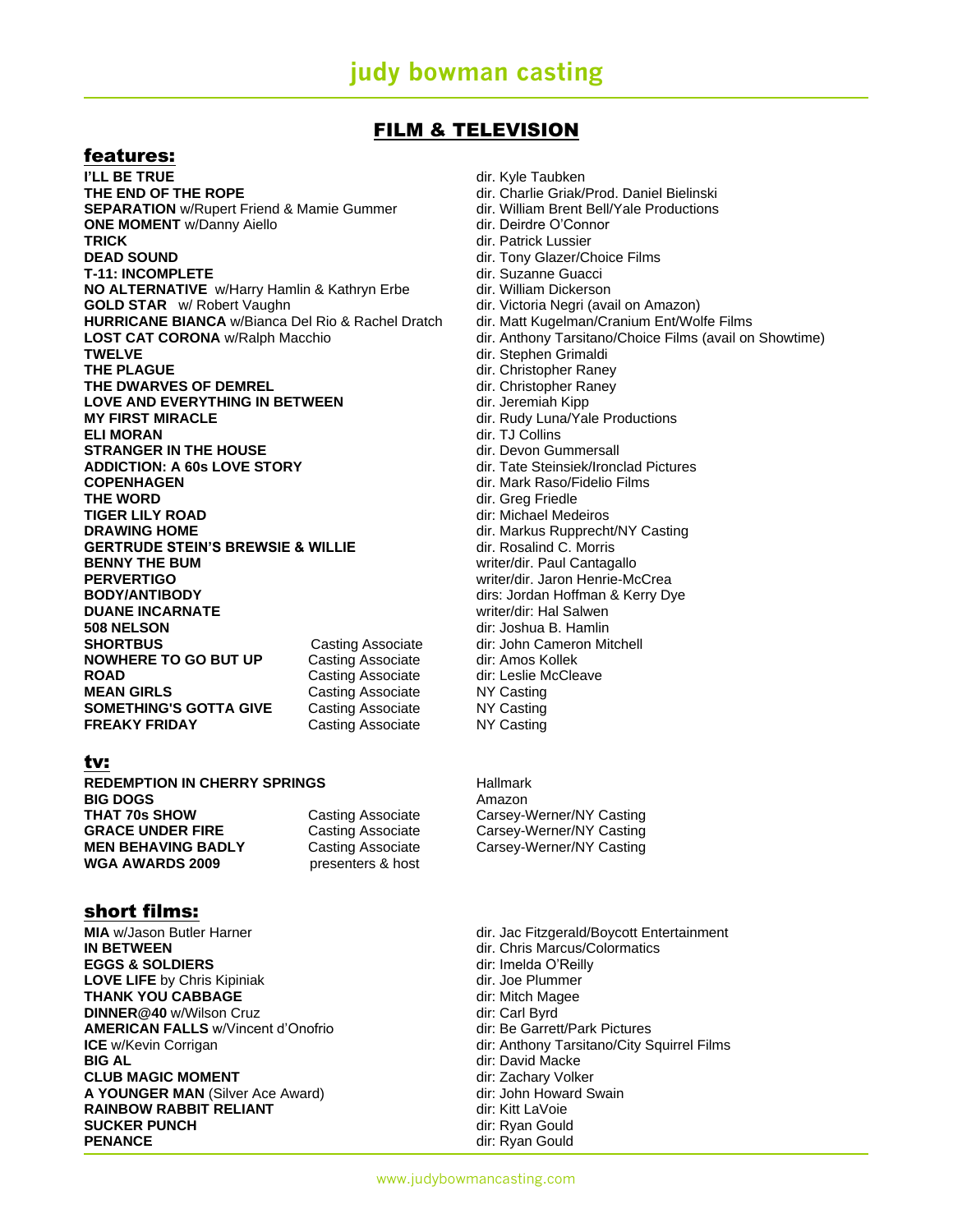**VENICE** dir: Paul & Dan Cantagallo **THE EDEN MYTH diric in the state of the state of the state of the diric diric diric diric diric diric diric diric diric diric diric diric diric diric diric diric diric diric diric diric diric diric diric diric diric dir** 

### Columbia University/NYU:

**HIGH STRUNG dir.** Austin Hsieh/Columbia MFA **BETWEEN TWO FIRES** w/Sammy Sheik dir. Jade Courtney Edwards/Columbia MFA **I'LL SEE YOU AROUND** w/Roger G. Smith dir. Daniel Pfeffer/Columbia MFA feature **ONE SUNNY DAY DIREGONAL DIREGONAL DIREGONAL DIREGONAL DIREGONAL DIREGONAL DIREGONAL DIREGONAL DIREGONAL DIREGONAL DIREGONAL DIREGONAL DIREGONAL DIREGONAL DIREGONAL DIREGONAL DIREGONAL DIREGONAL DIREGONAL DIREGONAL DIREG NOWHERE TO NUN** W/Judith Roberts & Alix Elias dir. Austin Hsieh/Columbia MFA **NO BIG DEAL dir.** Thomas Mentel/Columbia MFA<br> **IN PASSING** dir. Bittnarie Shin/Columbia MFA **EAST HELL** dir. Callum Smith/Columbia MFA **SMOTHER ME IN HUGS** dir. Eric Schuman/Columbia MFA **HAXXORS** dir. Callum Smith/Columbia MFA **TURNINGS dir.** Robert James Herzog/Columbia MFA **SUNDAE** dir. Sonya Goddy/Columbia MFA **FIBERS** dir. Brendon Bouzard/Columbia MFA **DON'T TELL ANYONE DON'T TELL ANYONE dir.** Anna Gutto/Columbia MFA **FISH** dir. Andrew J. Ruiz/Columbia MFA **PARENTS OF THE GROOM dir.** Emily Shesh/Columbia MFA<br> **THE BOOK OF NED dir:** Judah-Lev Dickstein/Columbia MFA **RATTLEFLY** dir: Min Ding/Columbia MFA **THE IMMACULATE RECEPTION** dir: Charlotte Glynn/Columbia MFA **JEWISH GIRLS ARE EASY dir:** Charlotte Glynn/Columbia MFA **DEVIL DEAL BLUES**<br> **TUMORHEAD** w/Oona & Aimee Lawrence **dir:** Lara Gallagher/Columbia MFA **TUMORHEAD** w/Oona & Aimee Lawrence **KEEP THE CHANGE Example 20 Interval 20 Interval 20 Interval 20 Interval 20 Interval 20 Interval 20 Interval 20 Interval 20 Interval 20 Interval 20 Interval 20 Interval 20 Interval 20 Interval 20 Interval 20 Interval 20 THE DARK dir:** Justin P. Lange/Columbia MFA **VIVACE!** dir: Ben Feuer/Columbia MFA **AFTER WATER THERE IS SAND dir:** Saro Varjabedian/Columbia MFA **KEYS.WALLET.PHONE. dir:** Juliet Lashinsky-Revene/Columbia MFA **LECTERN** dir: Jeffrey K. Miller/Columbia MFA **MR. BEAR** dir: Andres Rosende/Columbia MFA **OFF-RAMP Direct Columbia MFA** dir: Natasha Johns-Messenger/Columbia MFA **BE STILL BE STILL BE STILL BE STILL DIRECTIONS DIRECTIONS dir.** Karrie Crouse/Columbia MFA **THE NECKLACE** dir: Stephane Gouaze/Columbia MFA<br> **FAT GIRLS CAN'T DANCE** dir: Bethann Cannon/Columbia MFA **DETOUR** dir: Bobby Webster/NYU MFA **SUPER-MAN** dir: Bobby Webster/NYU MFA **RAM BAMBIT RAM BAMBIT EXECUTE:** Almost property dir: Aimee Gillette/NYU undergrad **IN THE FOXHOLE** dir: Jairaj Walia/NYU undergrad

# webseries:

**\*ARTIOS AWARD NOMINATION for Best Webseries Casting 600 HOURS** dir. Sarah Paige **HERE COME THE HUMANS Prod. Jefferson Moneously BIG BANG NATION** D-Scape Interactive **MR. BONES HQ Productions CHATTING WITH CHENKOV AOL/internet pilot HAVE YOU SLEPT WITH ME?** Fox/Raw Media **ROMEO & JULIET MEDIA PROJECT** ipad app/New Book Press **MACBETH MEDIA PROJECT** induction of the state of the state app/New Book Press **A MIDSUMMER NIGHT'S DREAM MEDIA PROJECT** ipad app/New Book Press **OUT OF COMMISSION Prod. Lindy Gomez** 

**FAIRY PRINCESS dir:** Stephen Lyman/Skytown Entertainment **BEATING HEARTS Direction Control of the Studios** dir: Matt Garrett/Catfish Studios **MORRIS COUNTY**(3 shorts) **and Struth Automobility Countries and Struth Automobility Countries and MC** dir: Matt Garrett/Catfish Studios

> **IN PASSING** dir. Bittnarie Shin/Columbia MFA dir: Judah-Lev Dickstein/Columbia MFA dir: Bethann Cannon/Columbia MFA

**\*KARL MANHAIR, POSTAL INSPECTOR** dir. Chandler Kauffman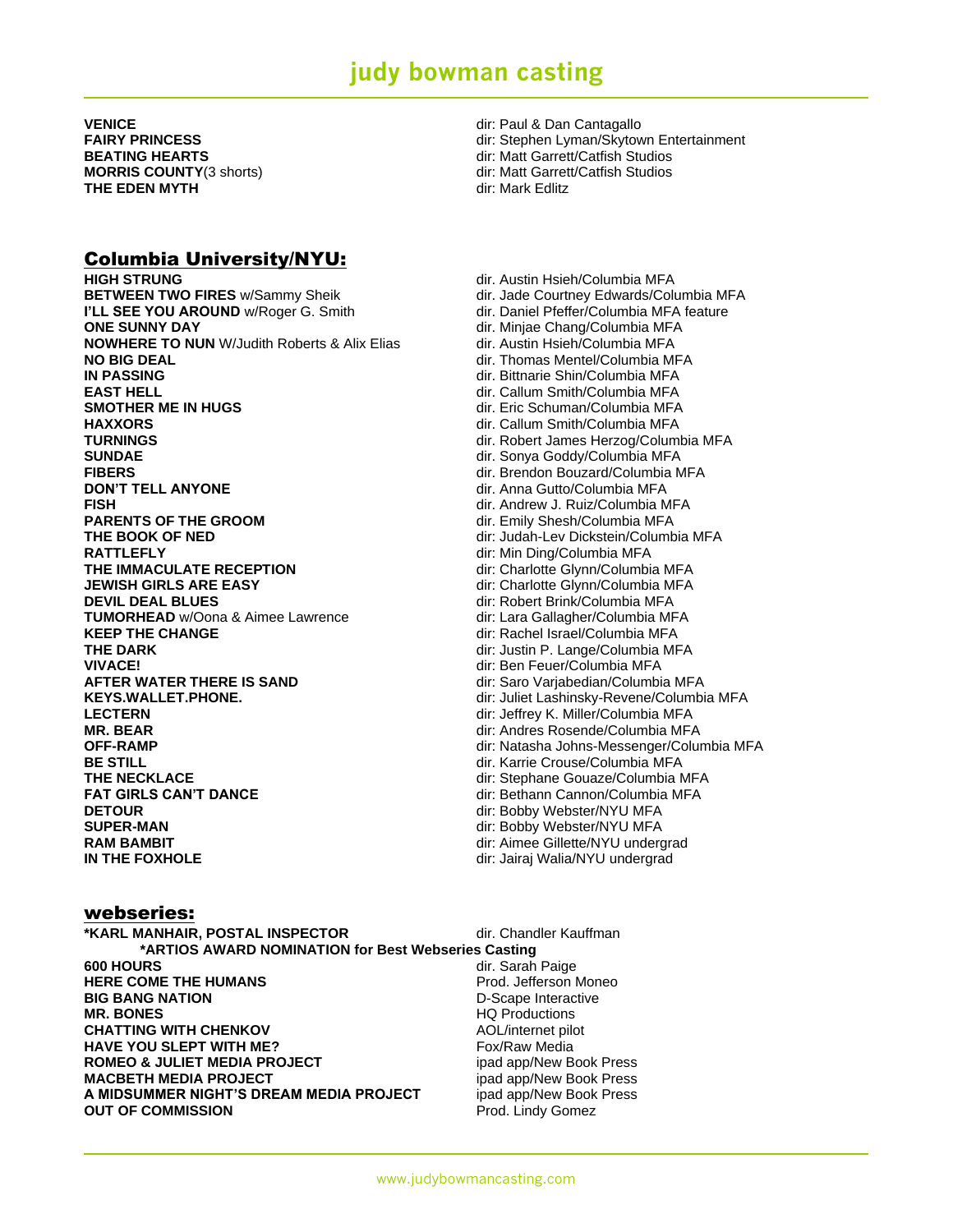### animation/voice:

**GUY AND THE MAGIC QILIN**(Mandarin teaching tool) Prod. Ian Belkin **OPERATION LITTLE VITTLES: CANDYBOMBER(kids v/o) MYRA Entertainment NATE THE GREAT** Creative Group/Moe Green/PBS **PROOF OF LIFE ON EARTH** by Roz Chast & David S. Cohen Funny Garbage/ABC Family<br>**SEEING EAR THEATRE** audiodramas **SEEING EAR** THEATRE audiodramas **SEEING EAR THEATRE** audiodramas Sci Fi Channel **SIMON & SCHUSTER AUDIOBOOKS** 

## STAGE

### New York:

**MOLLY SWEENEY**<br> **NOTHING GOLD CAN STAY** by Chad Beckim<br> **Ratial Comfort/Shelley Butler**<br> **Ratial Comfort/Shelley Butler NOTHING GOLD CAN STAY** by Chad Beckim<br>
THE NET WILL APPEAR w/Richard Masur **Example 18 S9859/Mark Cirnigliaro THE NET WILL APPEAR w/Richard Masur DUTCH MASTERS** by Greg Keller **PCP/Andre Holland PERFECT TEETH** by Dan McCoy **TheaterLab/David Hilder SOLD** SOLD SOLD **SOLD ARDEN/EVERYWHERE**(As You Like It) BPAC/Jessica Bauman **THE BARONESS** SATC/Henning Hegland **NIBBLER** by Ken Urban The Amoralists at Rattlestick/Ben Kamine **THEATER MASTERS' TAKE TEN: NATIONAL PLAYWRIGHTS MFA 10-MINUTE PLAY FESTIVAL 2016-2021 JEWISH PLAYS PROJECT 2016-2021 A DAY BY THE SEA** by N.C. Hunter The Mint/Austin Pendleton<br> **WOMEN WITHOUT MEN** by Hazel Ellis The Mint/Jenn Thompson **WOMEN WITHOUT MEN by Hazel Ellis THE NEW MORALITY** by Harold Chapin The Mint/Jonathan Bank **FASHIONS FOR MEN** by Ferenc Molnar The Mint/Davis McCallum **LONDON WALL** by John Van Druten **The Mint/Davis McCallum**<br>
THE FATAL WEAKNESS by George Kelly The Mint/Jesse Marchese **THE FATAL WEAKNESS** by George Kelly The Mint/Jesse Marchese<br> **DONOGOO** by Jules Romains The Mint/Gus Kaikkonen **DONOGOO** by Jules Romains **PHILIP GOES FORTH** by George Kelly The Mint/Jerry Ruiz **A PICTURE OF AUTUMN** by N.C. Hunter The Mint/Gus Kaikkonen **WIDOWERS' HOUSES** by George Bernard Shaw TACT/Gingold/David Staller **SCHOOLED** by Lisa Lewis **NY Fringe & Fringe Encores** /James Kautz **ON THE VERGE: OR THE GEOGRAPHY OF YEARNING** Attic Theatre Company/Laura Braza **THE DREAMER EXAMINES HIS PILLOW Attic Theater Company@The Flea/Laura Braza HOW ALFO LEARNED TO LOVE** 59e59/Daisy Walker **BILLY & RAY** by Mike Bencivenga (as Producer) The Vineyard Theatre/Garry Marshall<br>
THE WHALESHIP ESSEX by Joe Forbrich THE WHALESHIP BESSEX by Joe Forbrich Hudson Guild/Peter Zinn & Martha's Vineyard Playhouse<br>Abingdon/Austin Pendleton **LUFT GANGSTER** by Lowell Byers **TITUS** CUNY/Robert Woodruff **BASTARDS OF STRINDBERG** SCandinavian American Theater Company **MONEY GRUBBIN' WHORES** by Sean J. Quinn Theater Row/Brian Cichocki **BAUER** by Lauren Gunderson **1992 1993 59e59 & SF Playhouse THE TASTE OF IT** by John Adams **Ballybeg/Alex Levy THE MAN UNDER** by Paul Bomba 59E59/Benjamin Kamine **SUNSET BABY** by Dominique Morisseau **LAByrinth & Kitchen Theater Co. THE ATMOSPHERE OF MEMORY** by David Bar Katz LAByrinth/Pam MacKinnon **PHILIP ROTH IN KHARTOUM** by David Bar Katz LAByrinth/Public LAB series/John Gould Rubin **SWEET STORM** by Scott Hudson **LAByrinth & Alchemy Theater/Padraic Lillis UNCONDITIONAL** by Brett C. Leonard **LAByrinth/Public LAB series/Mark Wing-Davey WHEN WE GO UPON THE SEA** by Lee Blessing 59E59/Paul Meshejian **CONNECTED** by Lia Romeo Project Y/59e59 **USER'S GUIDE TO HELL: FEATURING BERNARD MADOFF** Project Y/Atlantic Theater 2/Michole Biancosino **LOVE SICK** by Lia Romeo **Project Y/59E59/Michole Biancosino THE REVIVAL** by Samuel Brett Williams **Project Y/The Lion Theatre/Michole Biancosino FUBAR** by Karl Gadjusek **Project Y/59E59/Larissa Kokernot AND MILES TO GO** *w/Randy Danson* PCP/Hal Brooks **AFTER** by Chad Beckim **PCP/Stephen Brackett A BRIGHT NEW BOISE** by Samuel D. Hunter PCP/Davis McCallum **THE BEREAVED** by Thomas Bradshaw **PCP/May Adrales THE MAIN(E) PLAY** by Chad Beckim **PCP/Robert O'Hara**<br> **EXAMI** by Chad Beckim **PCP/John Gould Rubin 'NAMI** by Chad Beckim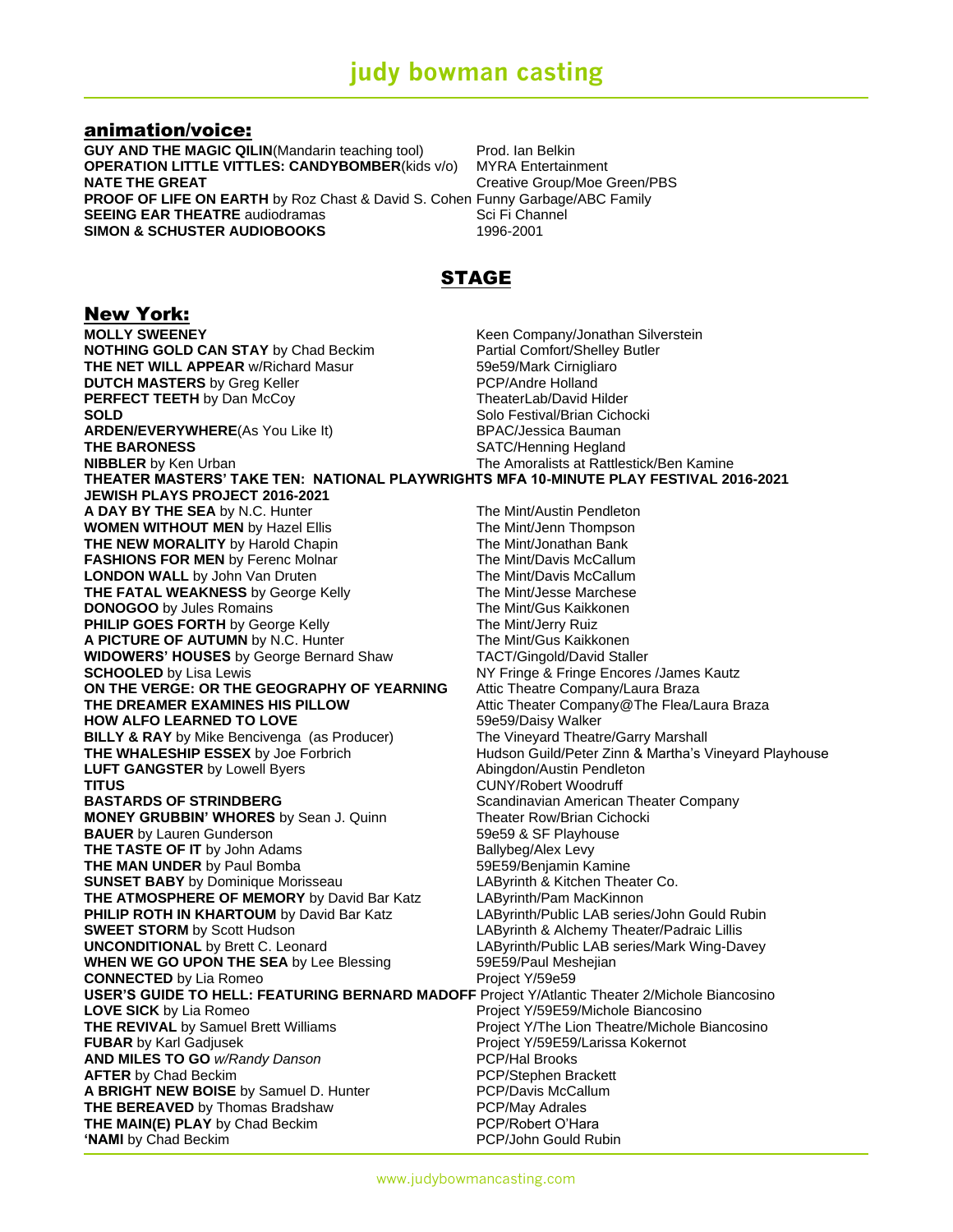# **judy bowman casting**

**BABY GIRL** by Edith Freni **PCP/Padraic Lillis KIDSTUFF** by Edith Freni **Example 2018** PCP/Erica Gould **THE BIGGER MAN** by Sam Marks **No. 2018 PCP/Center Stage/Lou Moreno A MATTER OF CHOICE** by Chad Beckim PCP/John Gould Rubin **THE WOOD** by Dan Klores **Rattlestick Playwrights Theatre/David Bar Katz underneathmybed** by Florencia Lozano **Rattlestick/Pedro Pascal KILLERS AND OTHER FAMILY** by Lucy Thurber Rattlestick/Caitriona McLaughlin **THAT PRETTY PRETTY** by Sheila Callaghan **Rattlestick/Kip Fagan** Retorian CEOMETRY OF FIRE by Stephen Belber **Rattlestick/Lucie Tiberghien GEOMETRY OF FIRE** by Stephen Belber **CHAIR** by Edward Bond **Theatre for a New Audience/Robert Woodruff I WANNA DESTROY YOU** w/Geneva Carr Theater Row/At Hand **AS WIDE AS I CAN SEE HERE/At Hand THE SPIRITS OF EXIT 11** by Michael Puzzo **Theater Row/Lion/Frank Licato EVERY DAY A VISITOR** by Richard Abrons Theater Row/New Federal Theater/Margarett Perry **BENEFACTORS** by Michael Frayn **Keen Company/Carl Forsman ALPHABETICAL ORDER** by Michael Frayn Keen Company/Carl Forsman **I NEVER SANG FOR MY FATHER** Keen Company/Jonathan Silverstein **SUCH THINGS ONLY HAPPEN IN BOOKS** Keen Company/Carl Forsman & Jonathan Silverstein **LET'S KILL GRANDMA THIS CHRISTMAS** St. Clement's Theatre/John Dapolito **LEAVE THE BALCONY OPEN** by Maya Macdonald 3LD/Jessica Bauman **THE LAST SEDER** by Jennifer Maisel Theatre Theatre Three/Jessica Bauman<br> **A SPLINTERED SOUL** Theater Three/Daisy Walker **THE WINDUP BIRD CHRONICLE** by Haruki Murikami Ohio Theatre, Under the Radar, UK, Singapore **INVISIBLE MAN**(workshop) St. Clement's/Chris McElroen & Oren Jacoby **LIVING IN EXILE LIVING IN EXILE UTR/Chris McElroen WIDOWS** by Ariel Dorfman 59E59/Hal Brooks<br> **READING UNDER THE INFLUENCE** by Tony Glazer DR2/Wendy C. Goldberg **READING UNDER THE INFLUENCE** by Tony Glazer **STAIN** by Tony Glazer The Kirk Theatre/Scott C. Embler **PURGE LaMama/Zishan Ugurlu SOUNDING** by Jennifer Gibbs **HERE/Kristin Marting INTO THE HAZARD:HENRY 5** WalkerSpace/Jessica Bauman<br> **REARVIEWMIRROR** by Eric Winick S9E59/Carl Forsman: *Drama D* **NIGHT OVER TAOS** by Maxwell Anderson **INTAR/Estelle Parsons POINTS OF DEPARTURE** by Michael John Garces **INTAR/Ron Daniels WINDOWS** by Sylvia Bofill **INTAR/Sylvia Bofill PAPER CRANES** by Kari Bentley-Quinn **Packawallop Productions/Scott Ebersold**<br> **MAREA** by Alejandro Morales **Packawallop Productions/Scott Ebersold MYTHS WE NEED or HOW TO BEGIN** by Larry Kunofsky MonkeySpace/Jose Zayas **WHAT TO DO WHEN YOU HATE ALL YOUR FRIENDS** by Larry Kunofsky/The Lion Theatre/Jacob Krueger **MR. LINCOLN**<br> **A COWBOY POEM MY DADDY TAUGHT ME** TBG Studios/Stephanie Yankwitt **A COWBOY POEM MY DADDY TAUGHT ME PING PONG DIPLOMACY** by Joe Basque 59E59/David Hilder **HAVANA BOURGEOIS** by Carlos LaCamara 59E59/Jocelyn Sawyer **AN AMERICAN MAUL** by Robert O'Hara **Culture Project/Robert O'Hara VALPARAISO** by Don DeLillo **Blue Heron/Rude Mechs/Hal Brooks SCITUATE** by Martin Casella **TBG Studios/David Hilder THE RUFUS EQUATION** by Ted Cubbin NY Fringe/Tom Ridgely **ALL DAY SUCKERS** by Susan Dworkin NY Fringe/Jessica Bauman **LIGHTS RISE ON GRACE** by Chad Beckim NY Fringe/Robert O'Hara **NIGHT** by Philip Gerson NY Fringe **OPEN HOUSE** by Ross Maxwell **NAMES NAMES NAMES NAMES NAMES NAMES NAMES N THE WANDERER** by Dmitry Lipkin The Flea Theatre/Adam Melnick **ALMOST BLUE** by Keith Reddin **Flatiron Playhouse/Hal Brooks PHAEDRA'S LOVE** by Sarah Kane The Chocolate Factory/Peter Campbell **ROTHSCHILD'S FIDDLE Chekhov Now! Fest/Adam Melnick SPILL THE WINE** by Brian Dykstra GAYFEST NYC/Margarett Perry **JUMPING BLIND** by Philip Gerson GAYFEST NYC/David Hilder **THE WRATH OF APHRODITE** by Tim O'Leary **GAYFEST NYC/Martin Casella THE OLD NEIGHBORHOOD** by David Mamet Broadway/Scott Zigler

**Theater Three/Daisy Walker** 59E59/Carl Forsman: *Drama Desk nom "Best Actress"* Packawallop Productions/Scott Ebersold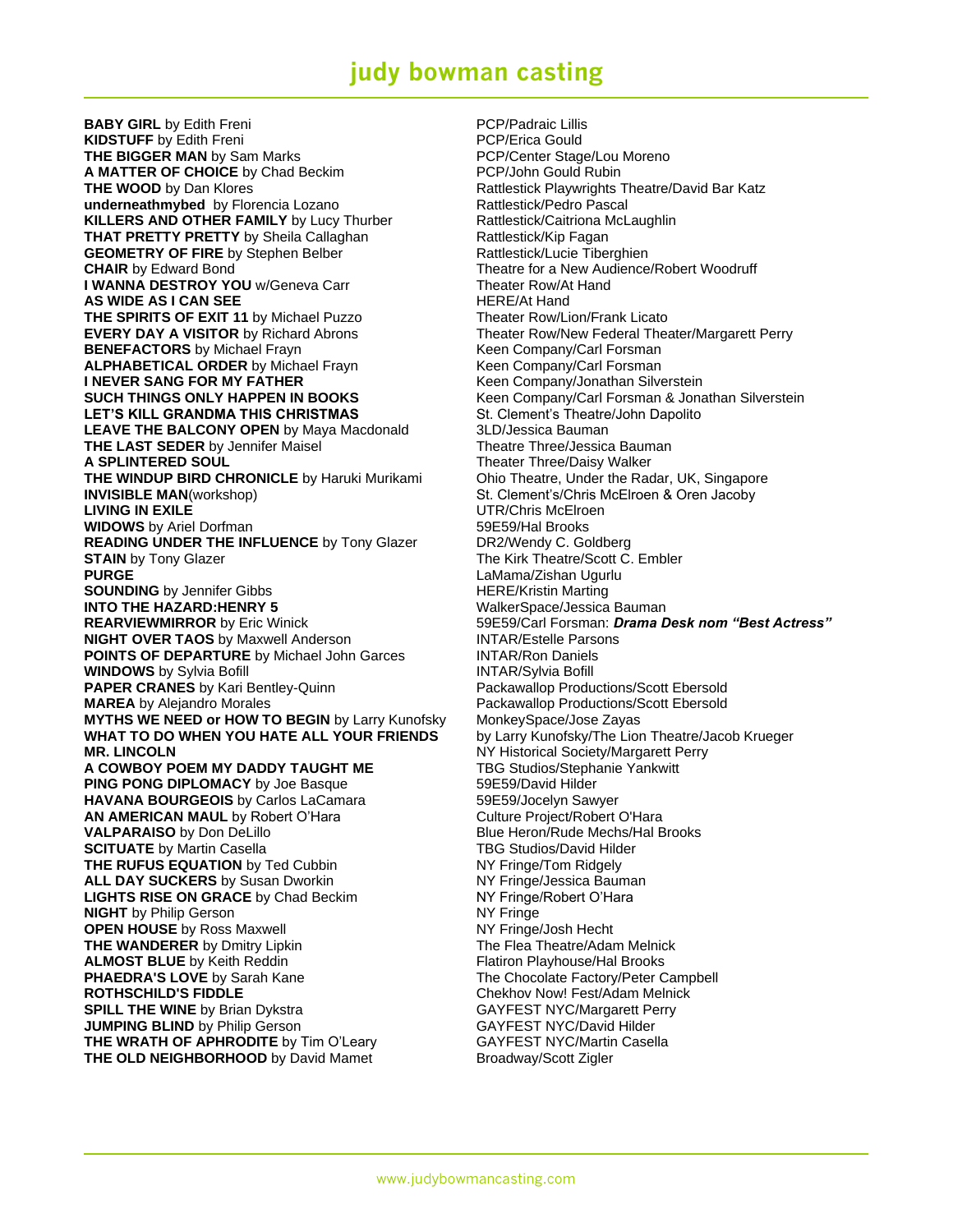### regional/international theater:

**WHERE WE BELONG** by Madeline Sayet (tour understudy) Woolly Mammoth & tour/Mei-Ann Teo **BINA'S SIX APPLES** by Lloyd Suh CTC & Alliance/Mike Lew **\*TEENAGE DICK** by Mike Lew Woolly Mammoth Theatre Company/Moritz Von Stuelpnagel

**LAS MENINAS** by Lynn Nottage (audio) **Profile Theatre Company/Dawn Monique Williams**<br> **THREE MUSKETEERS** adapted by Catherine Bush Cleveland Play House/Laura Kepley **THREE MUSKETEERS** adapted by Catherine Bush **A BOY AND HIS SOUL** by Colman Domingo Kitchen Theatre Company: Stephanie Weeks **CHINA DREAMS** by Stefani Kuo **Kitchen Theatre Co/Ma-Yi Theatre/Jess McLeod UNDER THE RADAR Payomet PAC/Daisy Walker \*THERE'S ALWAYS THE HUDSON** by Paola Lazaro Woolly Mammoth Theatre Company/Jess McLeod **\*ANTIGONE** adapted by Emily Mann Cleveland Play House/Lauren Keating **THE ROYALE** by Marco Ramirez **Arizona Company Theater/Michael John Garces**<br> **\*PRU** by Steven Drukman<br>
Arizona Theater Co/Sean Daniels **SPLENDID'S** by Jean Genet **CDN-Orleans: South Korea & France/Arthur Nauzyciel DIG** by Theresa Rebeck **DTF/Theresa Rebeck MRS. CHRISTIE** by Heidi Ambruster **DTE/Giovanna Sardelli PRIVATE LIVES** by Noel Coward **DTF/Evan Yionoulis**<br> **THE CORPSE WASHER** by Naomi Wallace & Ismail Khalidi Humana Festival/Mark Brokaw **THE CORPSE WASHER** by Naomi Wallace & Ismail Khalidi **A DOLL'S HOUSE: PART 2** by Lucas Hnath Actors Theatre of Louisville/Pirronne Yousefzadeh **PRIDE AND PREJUDICE** by Kate Hamill DTF/Christopher V. Edwards **CRY IT OUT** by Molly Smith Metzler **DTF/Marc Masterson SKELETON CREW** by Dominique Morrisseau **DTF/Jade King Carroll**<br>**AMERICAN BUFFALO** w/Treat Williams & Stephen Giurgis DTF/John Gould Rubin **AMERICAN BUFFALO** w/Treat Williams & Stephen Giurgis **THE LEGEND OF GEORGIA MCBRIDE** DTF/Stephen Brackett **BASKERVILLE** by Ken Ludwig **DTF/Jen Wineman THE WAY OF THE WORLD** by Theresa Rebeck DTF/Theresa Rebeck **I HATE HAMLET**<br> **OUTSIDE MULLINGAR** by John Patrick Shanley **DIF/DIF/John Gould Rubin OUTSIDE MULLINGAR** by John Patrick Shanley **THE WHIPPING MAN**<br> **THE WHORE AND MR. MOORE** by Michael Cristofer DTF/Paul Mullins **THE WHORE AND MR. MOORE** by Michael Cristofer **DTF/Paul Mullins**<br> **MERTON OF THE MOVIES DTF/Jonathan Silverstein MERTON OF THE MOVIES THE HOLLOW DTF/Carl Forsman FAMILIAR** by Danai Gurira **Machina Machina Machina Woolly Mammoth/Adam Immerwahr COLLECTIVE RAGE...**by Jen Silverman Woolly Mammoth/Mike Donahue **AN OCTOROON** by Branden Jacobs-Jenkins Woolly Mammoth/Nataki Garrett **GUARDS AT THE TAJ** by Rajiv Joseph Woolly Mammoth/John Vreeke **LIGHTS RISE ON GRACE** by Chad Beckim Woolly Mammoth/Michael John Garces **THE CONVERT** by Danai Gurira **WASHAM MICHAEL METAL WOOII** Mammoth/Michael John Garces **TINY BEAUTIFUL THINGS** Merrimack Rep/Jen Wineman **NATIVE GARDENS** by Karen Zacarias Merrimack Rep/Giovanna Sardelli ABIGAIL/1702 by Roberto Aguirre-Sacasa Merrimack Rep/Tlaloc Rivas **CRY IT OUT** by Molly Smith Metzler Studio Theatre, DC/Joanie Schultz **THE INVISIBLE HAND** by Ayad Akhtar **Cleveland Play House/Pirronne Yousefzadeh SMART PEOPLE** by Lydia R. Diamond Denver Center/Nataki Garrett **SEX WITH STRANGERS** by Laura Eason **Kitchen Theatre Co/Rachel Lampert BIRDS OF EAST AFRICA** by Wendy Dann Kitchen Theatre Co/Rachel Lampert **PALOMA** by Anne Garcia-Romero **Kitchen Theatre Co/Margarett Perry DANCING LESSONS** by Mark St. Germain **Kitchen Theatre Co & Geva Theater THE MOUNTAINTOP** by Katori Hall **Exercise 20** Kitchen Theatre Co/Nicole A. Watson **SWIMMING IN THE SHALLOWS** by Adam Bock Kitchen Theatre Co/Rachel Lampert **A BODY OF WATER** by Lee Blessing Kitchen Theatre Co & Geva Theater/Michele Minnick **COUNT ME IN** by Rachel Lampert Kitchen Theater Co/Rachel Lampert **SUNSET BABY** by Dominique Morisseau Kitchen Theatre Co/Margarett Perry **LONELY PLANET** by Steven Dietz **Kitchen Theatre Co/Rachel Lampert** Kitchen Theatre Co/Rachel Lampert **LUNGS**<br> **VENUS IN FUR**<br> **VENUS IN FUR**<br> **Kitchen Theatre Co/Rachel Lampert BLACK PEARL SINGS!** Notice that the Milliam School Community Richard Milliam School Community Richard Milliam School Community Richard Milliam School Community Richard Milliam School Community Richard Milliam School Commu **THE MOTHERFUCKER WITH THE HAT** Kitchen Theatre Co/Margarett Perry **THE TWO OF YOU** by Brian Dykstra **Kitchen Theatre Co/Margarett Perry** Kitchen Theatre Co/Margarett Perry **TROUBLE COMETH** by Richard Dresser San Francisco Playhouse/May Adrales

Huntington Theatre & Pasadena Playhouse **QUEEN OF THE NIGHT** by travis tate **Dorset Theater Festival/Ken-Matt Martin & Raz Golden FAIRVIEW** by Jackie Sibblies Drury Woolly Mammoth Theatre Company/Stevie Walker-Webb Arizona Theater Co/Sean Daniels Kitchen Theatre Co/Rachel Lampert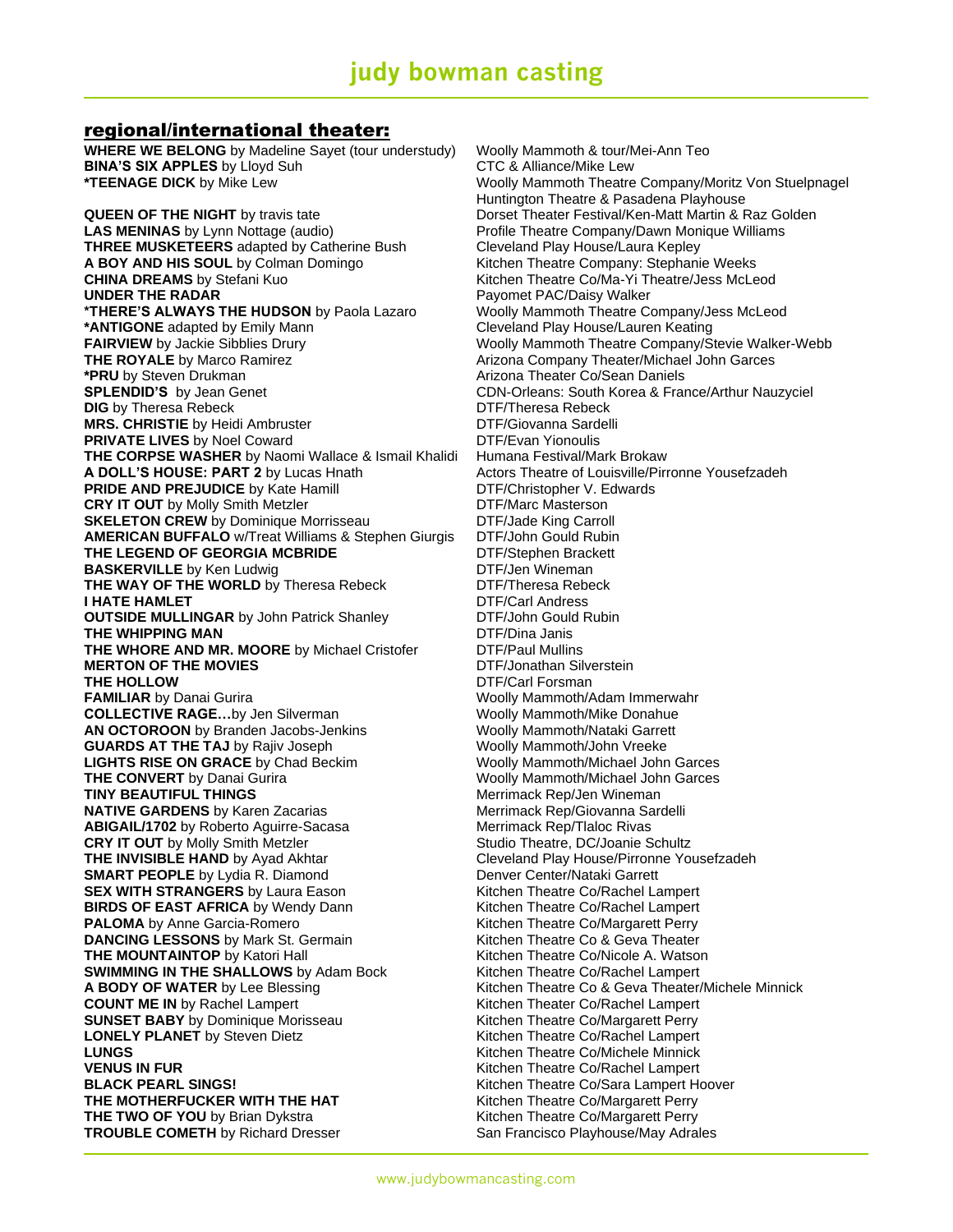# **judy bowman casting**

**SEMINAR** by Theresa Rebeck SF Playhouse/Amy Glazer **BAUER** by Lauren Gunderson SE Playhouse/Bill English **JERUSALEM** by Jez Butterworth SF Playhouse/Bill English **BENGAL TIGER AT THE BAGHDAD ZOO** by Rajiv Joseph SF Playhouse/Bill English **BELL, BOOK & CANDLE** SF Playhouse/Bill English **THE MOTHERFUCKER WITH THE HAT** SF Playhouse/Bill English **THE ALIENS** by Annie Baker ST Playhouse/Lila Neugebauer **BECKY SHAW** by Gina Gionfriddo SF Playhouse/Amy Glazer **THE MASTER & MARGARITA** Bard Summerscape/Janos Szasz **THE CORPSE WASHER** by Naomi Wallace & Ismael Khalidi Humana Festival/Mark Brokaw **O GURU GURU GURU...**by Mallery Avidon **Humana Festival/Lila Neugebauer DEATH TAX** by Lucas Hnath **Humana Festival/Ken Rus Schmoll THE HOUR OF FEELING** by Mona Mansour **Humana Festival/Mark Wing-Davey BOB** by Peter Sinn Nachtrieb **Humana Festival/Sean Daniels STRIKE/SLIP** by Naomi lizuka<br> **DARK PLAY or stories for bovs** by Carlos Murillo Humana Festival/Michael John Garces **DARK PLAY or stories for boys** by Carlos Murillo **THE ELABORATE ENTRANCE OF CHAD DEITY** Actors Theatre of Louisville/KJ Sanchez **TWELFTH NIGHT** (a musical adaptation) Actors Theatre of Louisville/Aaron Posner **F2M** by Patricia Wettig NYSAF/Maria Mileaf **A MAZE** by Rob Handel **NAME A** MYSAF/Sam Buntrock **ISSEI, HE SAY** by Chloe Hung NJ Rep/Lisa James **MUTUAL PHILANTHROPY** by Karen Rizzo **HALFTIME WITH DON** by Ken Weitzman **NJ Rep/Kent Nicholson**<br> **AMERICAN STARE** by Tony Glazer **NJ Rep/Evan Bergman AMERICAN STARE** by Tony Glazer **DRIVING MISS DAISY Mile Square Theatre/Mark Cirnigliaro DRIVING MISS DAISY Mile Square Theatre/Mark Cirnigliaro BETRAYAL MILE SQUARE THEATRAYAL MILE SQUARE THEATRAYAL MILE SQUARE THEATRAYAL MILE SQUARE THEATRAYAL MILE SQUARE ESSIVAL OF HEATRAYAL MILE SQUARE ESSIVAL OF HEATRAYAL MILE SQUARE ESSIVAL OF HEATRAYAL MILE SQUARE ESSIVAL O GUESS WHO'S COMING TO DINNER?** St. Michael's Playhouse/Kathryn Markey **FAULT** by Robert Ford TheatreSquared/Josh Hecht **RAPTURE BLISTER BURN** by Gina Gionfriddo TheatreSquared/Shana Gold **THE WINDUP BIRD CHRONICLE** Edinburgh International Festival, Singapore Arts Fest, etc **THE SEAGULL American Repertory Theatre & Asia tour/Janos Szasz** American Repertory Theatre & Asia tour/Janos Szasz **JULIUS CAESAR** ART & European tour/Arthur Nauzyciel **CARDENIO** by Charles L. Mee **ART/Les Waters DONNIE DARKO** ART/Marcus Stern **BRITANNICUS** by Jean Racine **ART/Robert Woodruff WINGS OF DESIRE** by Wim Wenders **ART/Ola Mafalaani/Toneelgroep Amsterdam co-prod. & tour** ART/Ola Mafalaani/Toneelgroep Amsterdam co-prod. & tour **ISLAND OF SLAVES** by Marivaux **ART/Robert Woodruff ROMEO & JULIET** ART/Gadi Roll **THE KEENING** by Humberto Dorado **ART/Nicolas Montero OLLY'S PRISON** by Edward Bond **ART/Robert Woodruff DESIRE UNDER THE ELMS** ART/Janos Szasz **THE PERSONAL(S)** by Brian Sutow No Rules/Signature Theater, VA/Josh Hecht **THE PIANO LESSON Hangar Theatre/Jennifer Nelson PENELOPE OF ITHACA** by Kenneth Finkle Hangar Theatre/Peter Flynn **THE 39 STEPS Hangar Theatre/Wendy Dann WHEN WE GO UPON THE SEA** by Lee Blessing **InterAct Theatre/Paul Meshejian** \*production put on hold/rehearsals cancelled due to Coronavirus

# **Wyoming Theater Festival/Giovanna Sardelli**

### musicals:

**LIGHT IT UP!** by Jason Michael Webb/Lelund D. Thompson Cleveland Play House/Christopher Windom **ELLIOT & ME ELLIOT & ME ELLIOT & ME Hudson Theatre Works (recorded)/Michael Bias ABRAHAM'S LAND** The Kirkland Center/John Vreeke **THE LEGEND OF GEORGIA MCBRIDE** Dorset Theatre Festival/Stephen Brackett **UNTITLED PETER PAN PROJECT** Broadway Asia/Allegra Libonati & the Kuperman Bros. **BLACK PEARL SINGS!** Notice that the Microsoft City of Microsoft City African Microsoft City African Microsoft City **TOKIO CONFIDENTIAL** by Eric Schorr **Atlantic Theater 2/Johanna McKeon NIGHTINGALE(wkshp)** by Duncan Sheik and Steven Sater NYSAF/Moises Kaufman **FEBRUARY HOUSE(wkshp)** by Gabriel Kahane & Seth Bockley NYSAF/Davis McCallum **MARRY HARRY(wkshp)** by Biello/Martin **THE ISLAND MUSICAL**(wkshp) by Dar Williams NYSAF **A LASTING IMPRESSION** by Zoe Sarnak **E.** 3<sup>rd</sup> Street Productions/workshop **THE 25TH ANNUAL PUTNAM COUNTY SPELLING BEE** Hangar Theatre/Jesse Bush **MAN OF LA MANCHA Hangar Theatre/Peter Flynn**